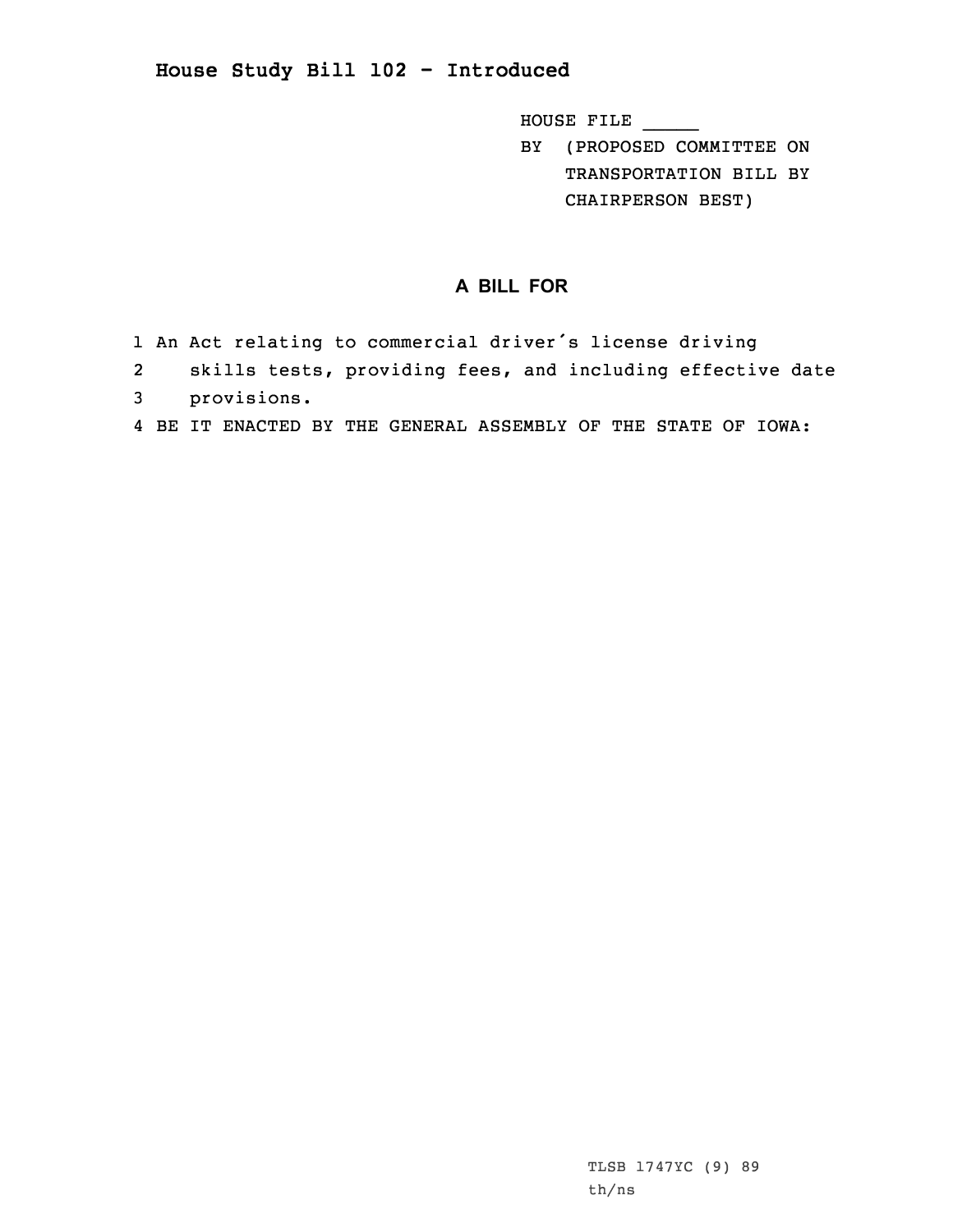H.F. \_\_\_\_\_

1 Section 1. Section 321.145, subsection 2, unnumbered paragraph 1, Code 2021, is amended to read as follows: Revenues derived from trailer registration fees collected pursuant to [sections](https://www.legis.iowa.gov/docs/code/2021/321.105.pdf) 321.105 and [321.105A](https://www.legis.iowa.gov/docs/code/2021/321.105A.pdf), fees charged for driver's licenses and nonoperator's identification cards, fees charged for commercial driver's license driving skills tests pursuant to section 321.187A, fees charged for the issuance of <sup>a</sup> certificate of title, the certificate of title surcharge collected pursuant to section [321.52A](https://www.legis.iowa.gov/docs/code/2021/321.52A.pdf), and revenues credited pursuant to section 423.43, [subsection](https://www.legis.iowa.gov/docs/code/2021/423.43.pdf) 2, and [section](https://www.legis.iowa.gov/docs/code/2021/423C.5.pdf) 423C.5 shall be deposited in <sup>a</sup> fund to be known as the statutory allocations fund under the control of the department and credited as follows: 14 Sec. 2. Section 321.186, subsection 1, Code 2021, is amended to read as follows: 1. The department may examine every new applicant for <sup>a</sup> driver's license or any person holding <sup>a</sup> valid driver's license when the department has reason to believe that the person may be physically or mentally incompetent to operate <sup>a</sup> motor vehicle, or whose driving record appears to the department to justify the examination. The department shall make every effort to accommodate <sup>a</sup> functionally illiterate applicant when 23 the applicant is taking a knowledge test. The department shall make every effort to have an examiner conduct the commercial 25 driver's license driving skills tests at other locations in 26 this state where skills may be adequately tested when requested 27 by a person representing ten or more drivers requiring driving skills testing. Sec. 3. Section 321.186, subsection 2, Code 2021, is amended by striking the subsection. Sec. 4. Section 321.187, subsection 2, paragraph a, Code 2021, is amended to read as follows:

33 *a.* The driving skills test is the same as that which 34 would otherwise be administered by the state. The fees for <sup>35</sup> administering <sup>a</sup> commercial driver's license driving skills test

 $-1-$ 

LSB 1747YC (9) 89  $th/ns$  1/5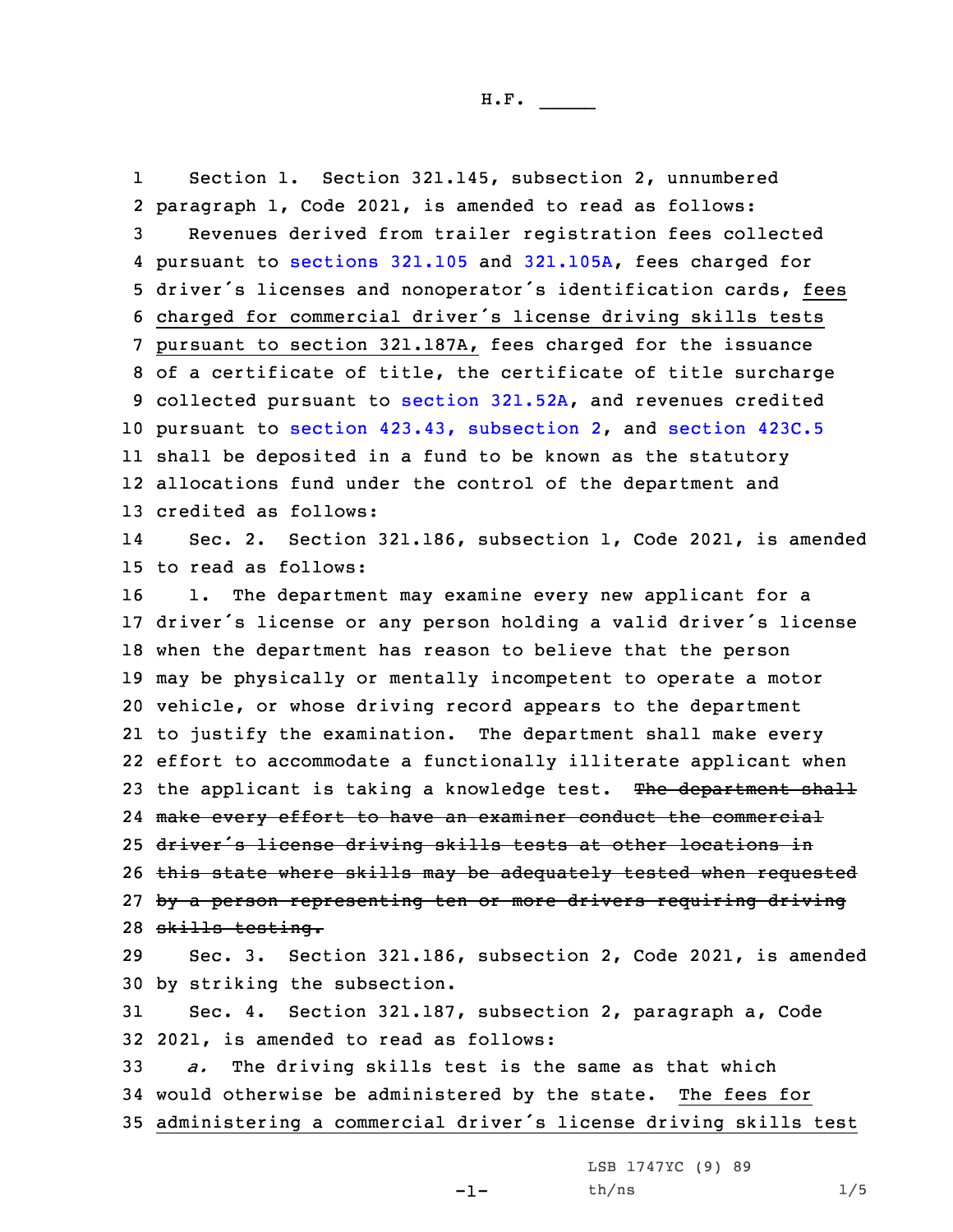1 as provided in sections 321.187A and 321M.6A shall not apply 2 to <sup>a</sup> driving skills test administered by <sup>a</sup> third-party tester 3 under this section.

4 Sec. 5. NEW SECTION. **321.187A Commercial driver's license** 5 **driving skills tests —— fees.**

 1. The department shall make every effort to accommodate <sup>a</sup> commercial driver's license applicant's need to arrange an appointment for <sup>a</sup> driving skills test at an established test site other than where the applicant passed the required knowledge test. The department shall report to the governor and the general assembly on any problems, extraordinary costs, and recommendations regarding the appointment scheduling 13 process.

14 2. The department shall make every effort to have an examiner conduct the commercial driver's license driving skills tests at other locations in this state where skills may be adequately tested when requested by <sup>a</sup> person representing ten or more drivers requiring driving skills testing.

<sup>19</sup> 3. *a.* The driving skills test for <sup>a</sup> commercial driver's 20 license shall consist of three parts that must be completed in 21 the following order:

22(1) The pre-trip vehicle inspection test.

23 (2) The basic vehicle control skills test.

24(3) The on-road driving skills test.

25 *b.* If the applicant fails one part of the test, the 26 applicant shall not continue to the next part of the test, in 27 accordance with 49 C.F.R. pt. 383, subpts. E, G, and H.

28 4. The department may charge any of the following fees <sup>29</sup> to <sup>a</sup> commercial driver's license applicant related to the 30 administration of <sup>a</sup> driving skills test:

31 *a.* <sup>A</sup> fee not to exceed twenty-five dollars to administer the 32 pre-trip vehicle inspection test.

33 *b.* <sup>A</sup> fee not to exceed twenty-five dollars to administer the 34 basic vehicle control skills test.

35 *c.* <sup>A</sup> fee not to exceed twenty-five dollars to administer the

 $-2-$ 

LSB 1747YC (9) 89 th/ns 2/5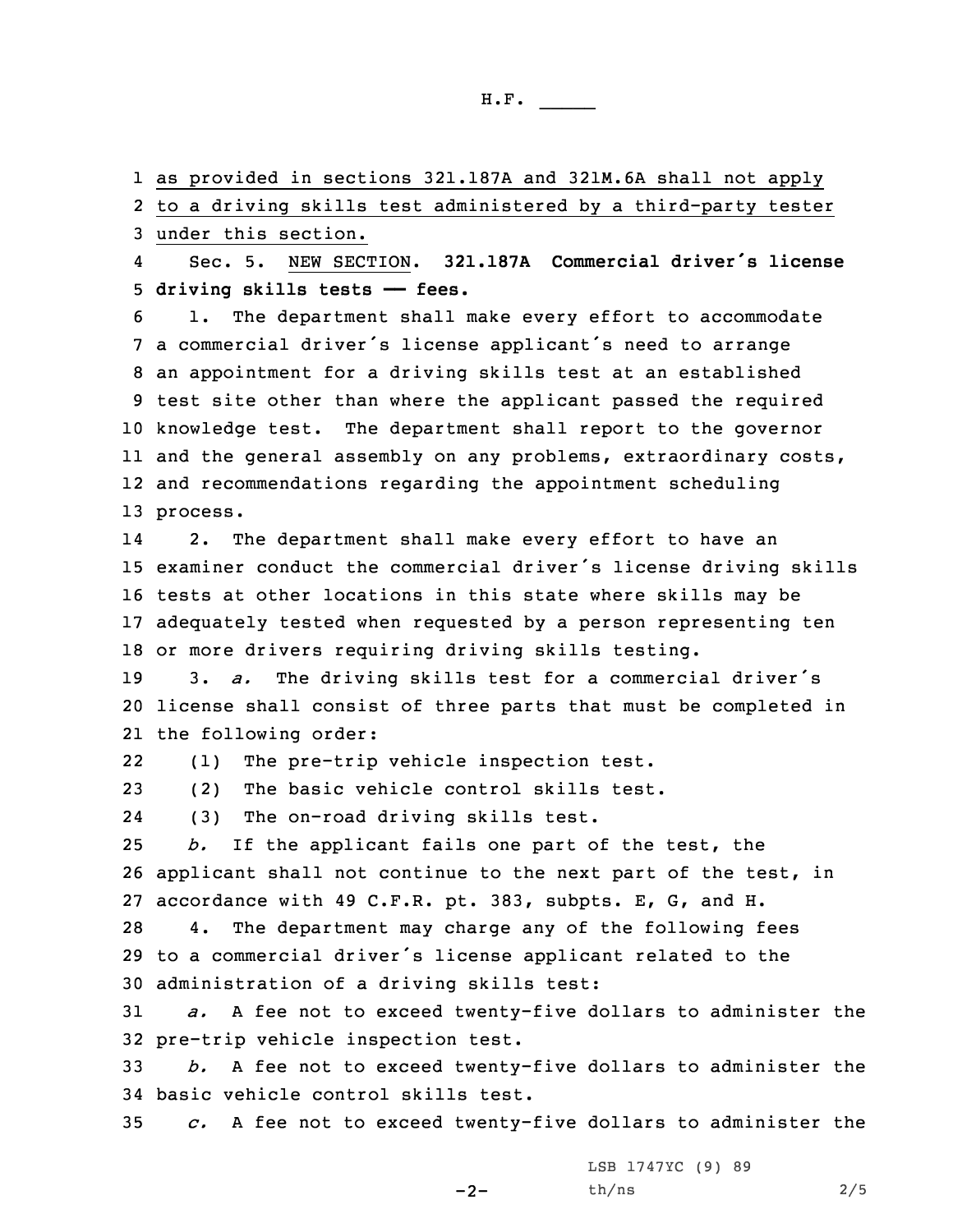1 on-road driving skills test.

2 5. Fees authorized under this section may be assessed for each test and any fees collected are nonrefundable. The fee to administer the pre-trip vehicle inspection test is due at the time the appointment is scheduled. All other fees are due upon the completion of the test for which the fee was assessed. If the applicant fails to appear for the pre-trip vehicle inspection test, the appointment shall be canceled and no other fees shall be due. If the applicant fails one part of the driving skills test, no fees shall be due for subsequent parts of the test. This section shall not be construed to prohibit an applicant from scheduling <sup>a</sup> new test appointment upon payment of <sup>a</sup> new fee.

14 6. All fees authorized in this section are in addition to 15 any other fees imposed by law.

16 7. The department shall remit all fees collected pursuant to 17 this section monthly to the treasurer of state for deposit in 18 the statutory allocations fund.

19 8. The department may adopt rules pursuant to chapter 17A to 20 administer this section.

21 Sec. 6. NEW SECTION. **321M.6A Commercial driver's license** 22 **driving skills tests —— fees.**

 1. <sup>A</sup> county certified to issue commercial driver's licenses under section 321M.6 may charge any of the following fees to <sup>a</sup> commercial driver's license applicant related to the administration of <sup>a</sup> driving skills test:

27 *a.* <sup>A</sup> fee not to exceed twenty-five dollars to administer the 28 pre-trip vehicle inspection test.

29 *b.* <sup>A</sup> fee not to exceed twenty-five dollars to administer the 30 basic vehicle control skills test.

31 *c.* <sup>A</sup> fee not to exceed twenty-five dollars to administer the 32 on-road driving skills test.

33 2. Fees authorized under this section may be assessed for 34 each test and any fees collected are nonrefundable. The fee 35 to administer the pre-trip vehicle inspection test is due at

 $-3-$ 

LSB 1747YC (9) 89  $th/ns$  3/5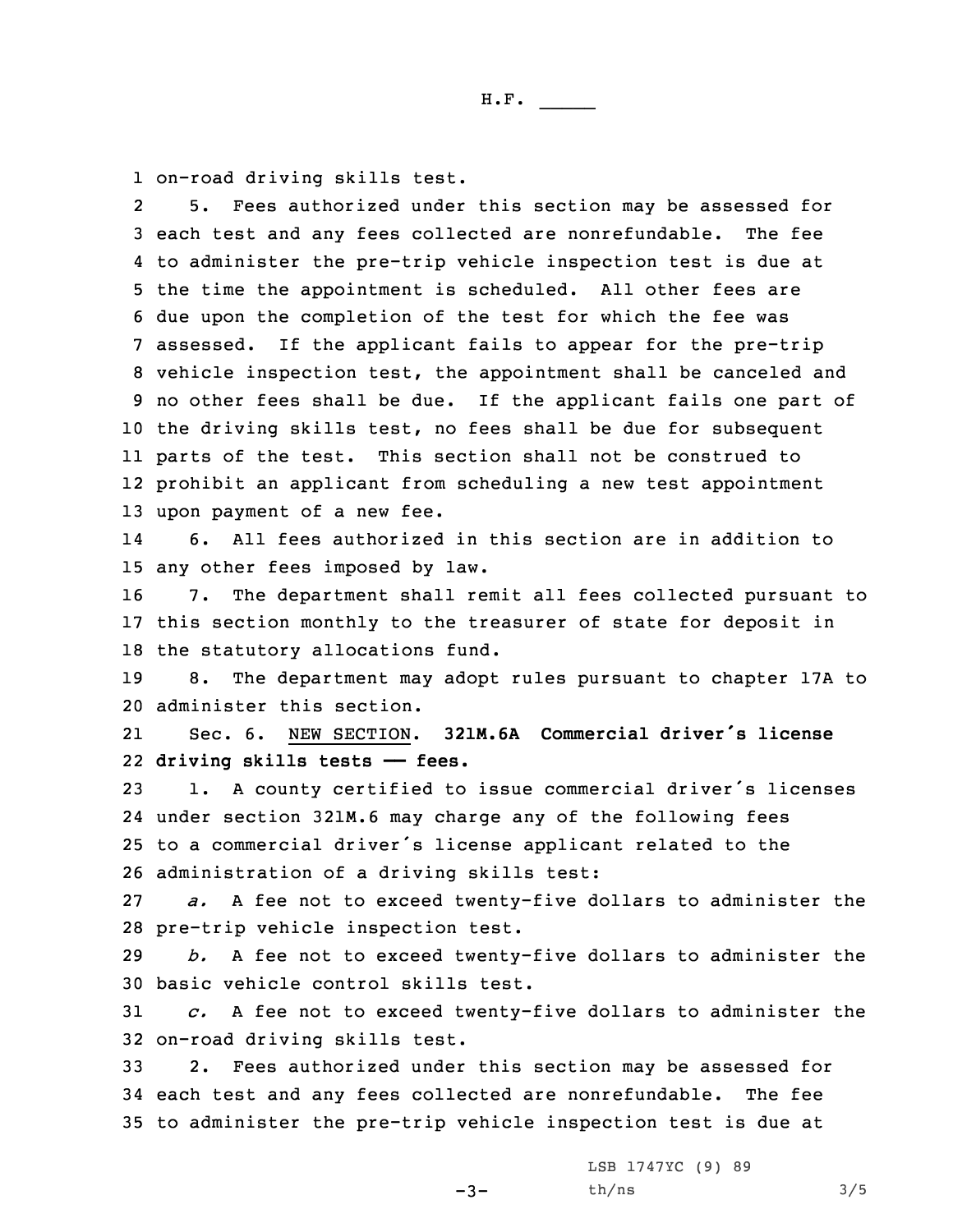the time the appointment is scheduled. All other fees are due upon the completion of the test for which the fee was assessed. If the applicant fails to appear for the pre-trip vehicle inspection test, the appointment shall be canceled and no other fees shall be due. If the applicant fails one part of the driving skills test, no fees shall be due for subsequent parts of the test. This section shall not be construed to prohibit an applicant from scheduling <sup>a</sup> new test appointment upon payment of <sup>a</sup> new fee.

10 3. All fees authorized in this section are in addition to 11 any other fees imposed by law.

12 Sec. 7. Section 321M.9, subsection 1, Code 2021, is amended 13 to read as follows:

141. *Fees to counties.*

15 *a.* Notwithstanding any other provision in the Code to the 16 contrary, the county treasurer of <sup>a</sup> county authorized to issue 17 driver's licenses under this [chapter](https://www.legis.iowa.gov/docs/code/2021/321M.pdf) shall retain for deposit 18 in the county general fund seven all of the following:

 (1) Seven dollars of fees received for each issuance or renewal of driver's licenses and nonoperator's identification cards, but shall not retain any moneys for the issuance of any persons with disabilities identification devices.

23 (2) Twenty-five dollars of fees collected for each part of 24 <sup>a</sup> commercial driver's license driving skills test pursuant to 25 section 321M.6A.

 (3) The five dollar processing fee charged by <sup>a</sup> county treasurer for collection of <sup>a</sup> civil penalty under section 321J.17 shall be retained for deposit in the county general 29 fund.

30 *b.* The county treasurer shall remit the balance of fees and 31 all civil penalties to the department.

32 Sec. 8. EFFECTIVE DATE. This Act takes effect January 1, 33 2022.

 $-4-$ 

## 34 EXPLANATION

35 **The inclusion of this explanation does not constitute agreement with**

LSB 1747YC (9) 89  $th/ns$  4/5